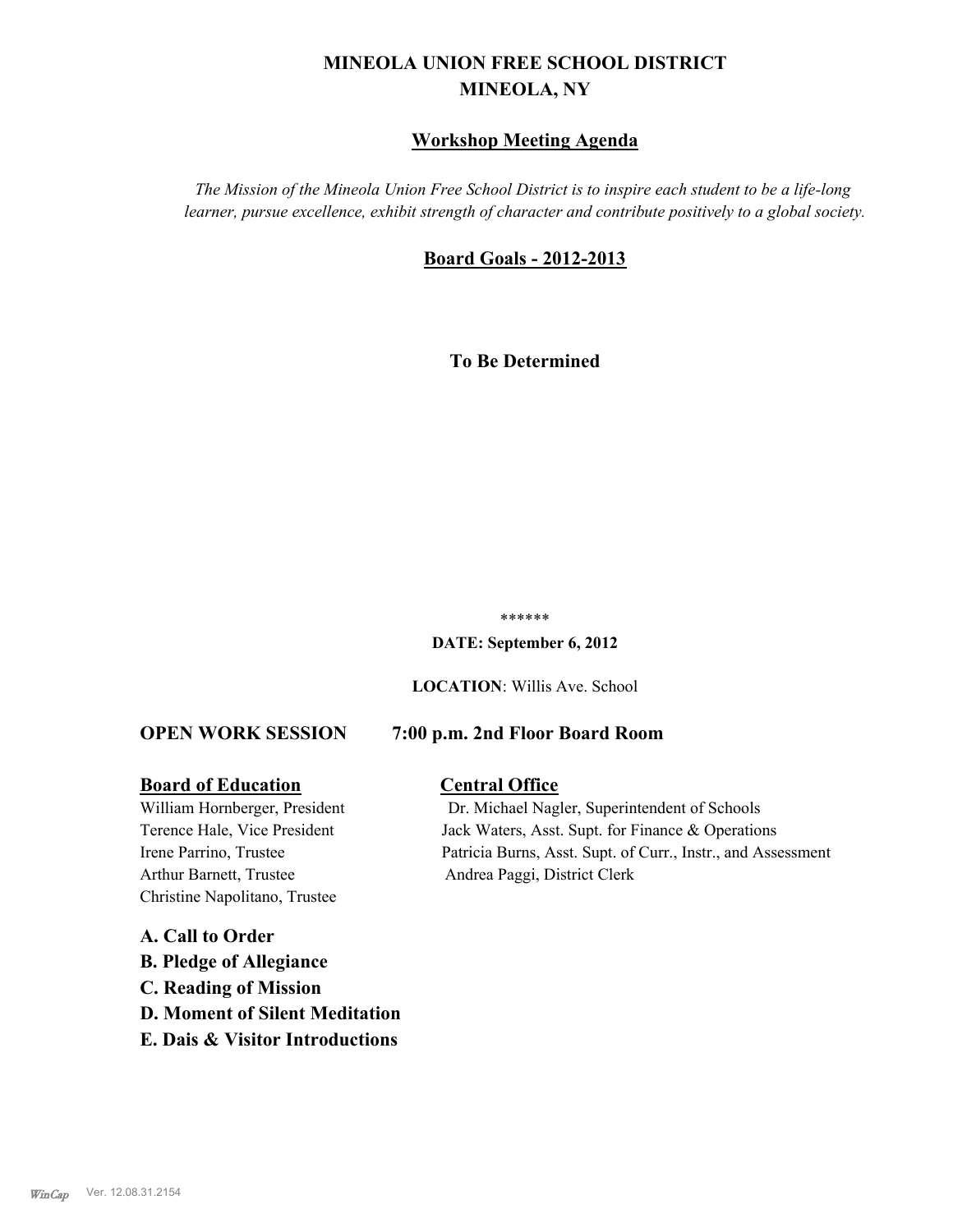#### **F. High School Student Organization Report**

### **G. Old Business**

#### **H. New Business**

## **Second Reading & Adoption of Policy #4321.3 - Public Report on Revisions to District Policies and Procedures Upon Finding Disproportionality**

**RESOLUTION #17 - BE IT RESOLVED** that the Board of Education of the Mineola UFSD waives the second formal reading of Policy #4321.3 (Public Report on Revisions to District Policies, Practices and Procedures Upon Finding Disproportionality) due to its availability on the information table and moves its adoption.

| <b>Motion:</b> |     |  |
|----------------|-----|--|
| Second:        |     |  |
| Yes:           | No: |  |
|                |     |  |
|                |     |  |
|                |     |  |
|                |     |  |
| Passed:        |     |  |

#### **Second Reading & Adoption of Policy #5030.1 - Section 504 Impartial Hearing Procedure**

**RESOLUTION # 18 - BE IT RESOLVED** that the Board of Education of the Mineola UFSD waives the second formal reading of Policy #5030.1 (Section 504 Impartial Hearing Procedure) due to its availability on the information table and moves its adoption.

| <b>Motion:</b><br>Second: |     |
|---------------------------|-----|
| Yes:                      | No: |
|                           |     |
|                           |     |
|                           |     |
|                           |     |
| Passed:                   |     |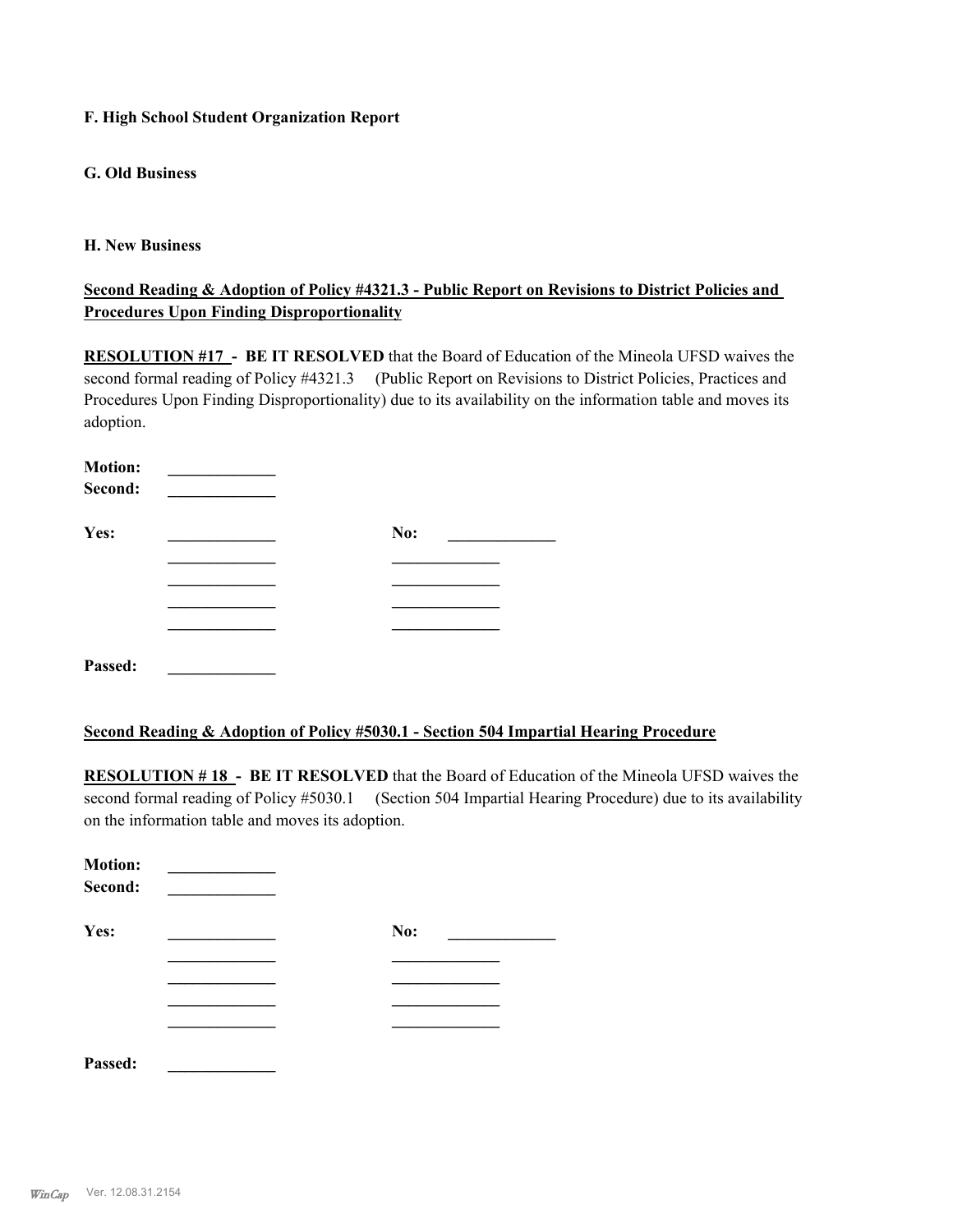#### **Second Reading & Adoption of Policy #4324 - Independent Education Evaluations**

**RESOLUTION #19 - BE IT RESOLVED** that the Board of Education of the Mineola UFSD waives the second formal reading of Policy #4324 (Independent Education Evaluations) due to its availability on the information table and moves its adoption.

| <b>Motion:</b><br>Second: |     |
|---------------------------|-----|
| Yes:                      | No: |
|                           |     |
|                           |     |
|                           |     |
|                           |     |
| Passed:                   |     |

**I. Consensus Agenda**

**RESOLUTION #20 -BE IT RESOLVED** that the Board of Education approves the consensus agenda items I.1.a. through I.5.f.6, as presented.

| <b>Motion:</b><br>Second: |     |
|---------------------------|-----|
| Yes:                      | No: |
|                           |     |
|                           |     |
|                           |     |
|                           |     |

**Passed: \_\_\_\_\_\_\_\_\_\_\_\_\_**

#### 1. **Accepting of Minutes**

That the Board of Education accepts the minutes of June 21, 2012 Business Meeting and July 5, 2012 Reorganization/ Workshop Meeting as presented. a.

### 2. **Instruction**

- a. Resignation(s)
- That the Board of Education accepts the resignation of Amanda L. Bailey, Elementary Teacher, effective August 24, 2012. 1.
- b. Leave(s) of Absence/Child Rearing
- That the Board of Education grants a request to Kim Morrissey, for a Leave of Absence, for childrearing purposes, using accumulated sick days, starting approximately November 5, 2012. 1.
- c. Appointments Instruction
- The Board of Education approves the appointment of Catherine Baker, to the position of Leave Replacement Teacher for Lisa Balogh-Richards, effective September 1, 2012 to June 30, 2013. Salary: MA+10, Step 4, \$77,973. 1.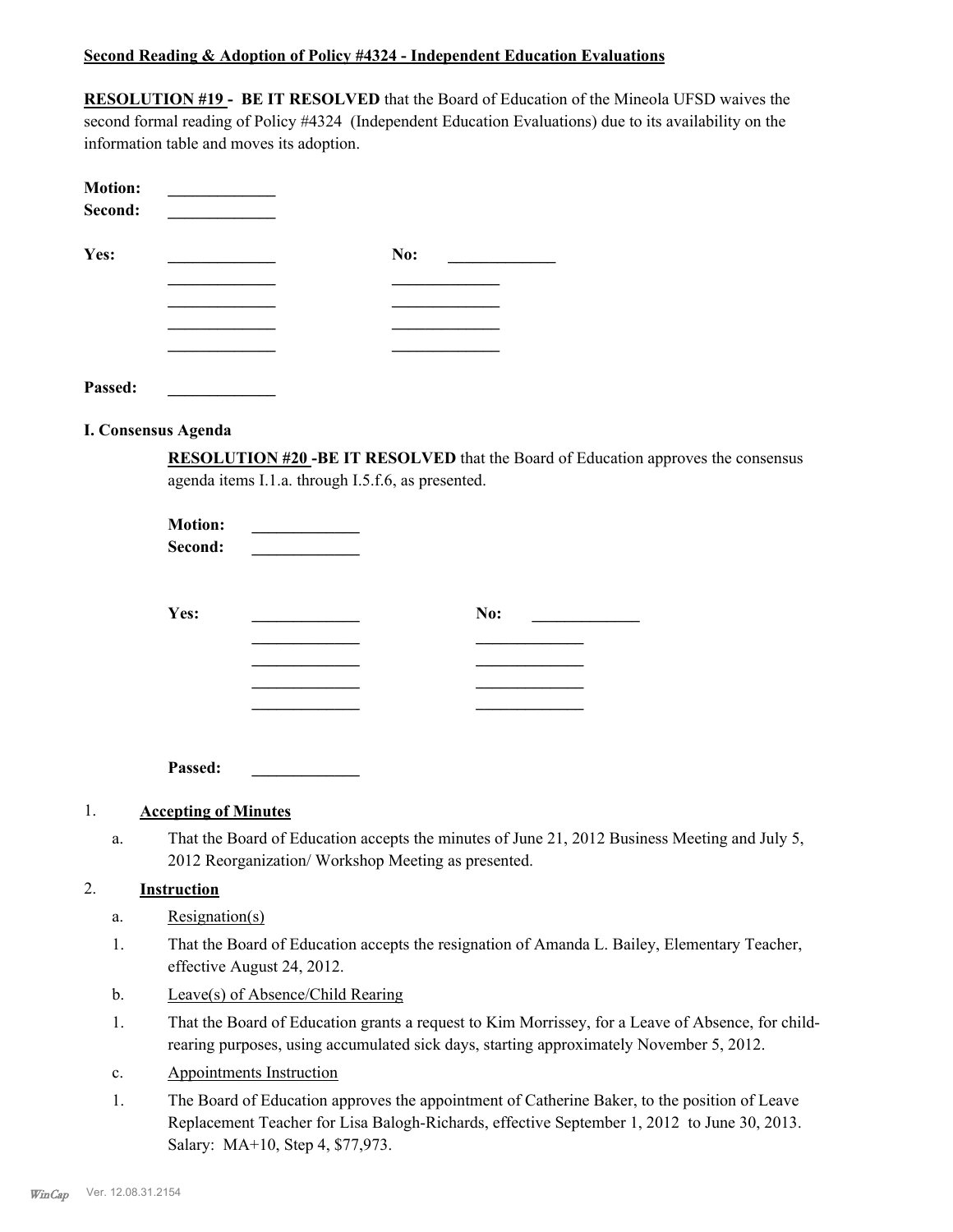- The Board of Education approves the appointment of Cheryl Lippert, to the position of Leave Replacement Special Education Teacher, for Diana Kohl, at Jackson Avenue, effective September 1, 2012 to on or before June 30, 2013. Salary: MA, Step 7, \$85,523. 2.
- The Board of Education approves the appointment of Annette Amber, to the position of Part Time (.5) Pre-K Teacher, at Hampton Street, effective September 1, 2012 to June 30, 2013. Salary: .5 of MA, Step 5, \$79,294.00 equaling \$39,647. 3.
- The Board of Education approves the appointment of Megan Nelsen, to the position of Part Time (.6) Spanish Teacher, effective September 1, 2012 to June 30, 2013. Salary: .6 of MA, Step 1, \$67,604 equaling \$40,562. 4.
- The Board of Education approves the appointment of Janet Boyle, to the position of Leave Replacement English Teacher, for Maureen Connolly, at Mineola High School, effective September 1, 2012 to June 30, 2013. Salary: BA+30, Step 1, \$63,271. 5.
- The Board of Education approves the appointment of Cynthia Kopp, to the position of Part Time (.5) Pre-K Teacher, at Meadow Drive, effective September 1, 2012 to June 30, 2013. Salary: .5 of MA+20, Step 3, \$76,565 equaling \$38,283 6.
- Appointment(s) Coaches d.

That the Board of Education approves the appointment of the following coaches for 2011-2012 year:

| <b>POSITION</b>             | EMPLOYEE NAME   | <b>STEP</b> | <b>STIPEND</b> |
|-----------------------------|-----------------|-------------|----------------|
| Girls Soccer-Junior Varsity | Bruce M. Vatske | 3           | \$5,406.00     |
| Girls 8th Grade Soccer-     | Kevin A. Murphy |             | \$3,896.00     |
| replacing Bruce Vatske      |                 |             |                |

#### Appointment(S) Band Camp e.

That the Board of Education approves the following staff members for Band Camp (Salary, hourly summer wages are based on the MTA contractual rates):

|    | <b>POSITION</b>       | <b>EMPLOYEE NAME</b> | <b>STEP</b> | <b>STIPEND</b> |
|----|-----------------------|----------------------|-------------|----------------|
| 1. | WW Instructor         | Erin T. Citrano      |             | \$687          |
| 2. | Guard Instructor (.5) | Amanda Alves         |             | \$343          |
| 3. | Chaperone             | Andrew C. Leno       |             | \$602          |
| 4. | Chaperone             | Emily L. Willis      |             | \$602          |
| 5. | Chaperone             | Adria M. DiGiovanni  |             | \$602          |
| 6. | EMT                   | Stephanie Mara       |             | \$687          |

Extended School Day Program f.

> That the Board of Education approves the following teachers for the Extended School Day Program for 2012-13: EMPLOYEE NAME Brian Zorn Kathryn E. Haberman Ashley Barros

Gina M. Amzler

Extended School Day Program g.

> That the Board of Education approves the following substitute teachers for the Extended School Day Program for 2012-13: EMPLOYEE NAME Sarah Mooney Melissa Koenig Cheryl M. Lippert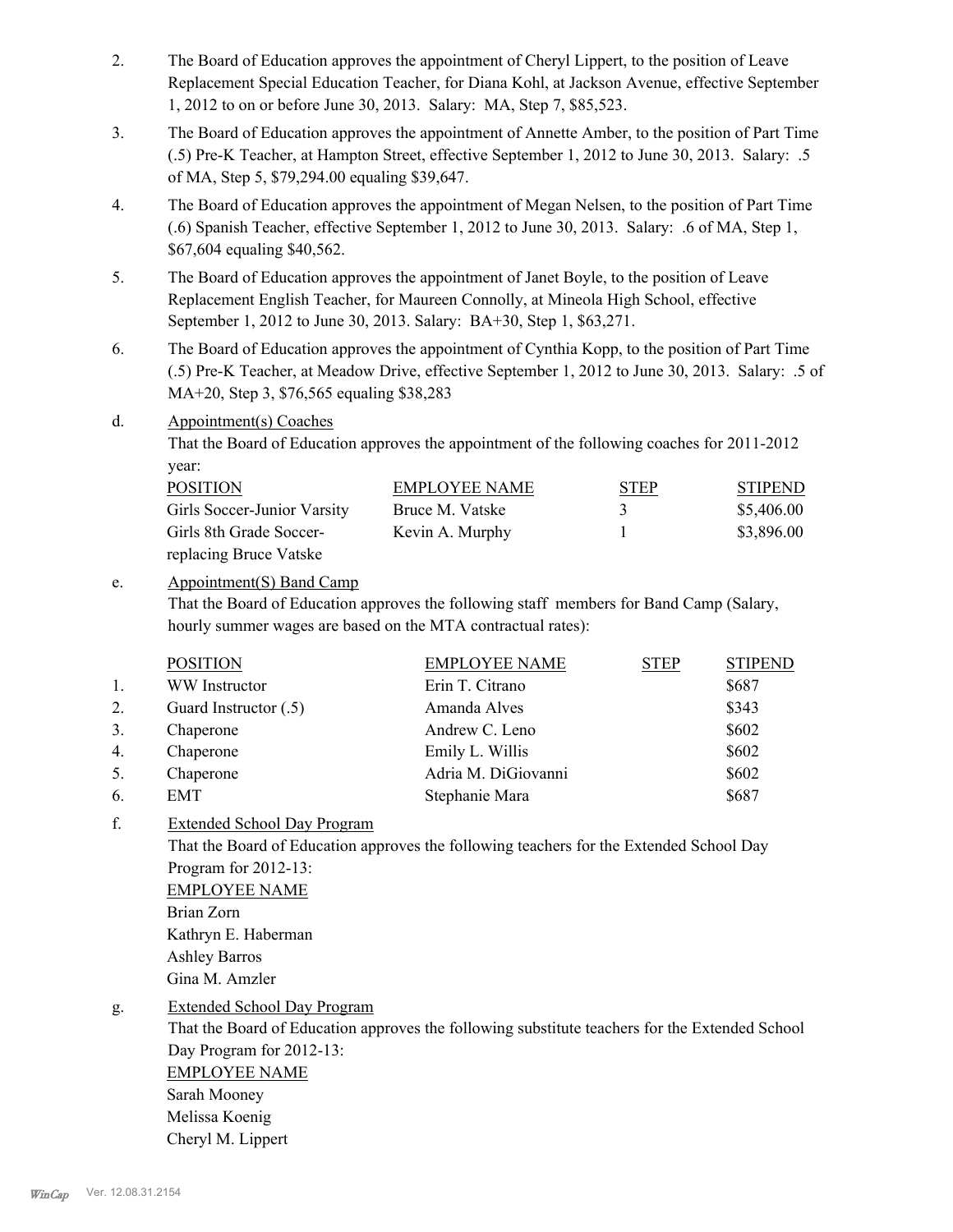## 3. **Instruction: Contracted**

a. That the Board of Education accepts the related service agreement and rider between Andretta Behavior Analysts and the Mineola UFSD for the 2012- 2013 school year.

## 4. **Instruction: Other**

- That the Board of Education amends the salary of Kevin LaPlatney, Athletic Trainer, previously approved August 9, 2012 from \$5406.00 to \$38.05 per hour as per MTA contract. a.
- That the Board of Education amends the probationary period of Diane Nodell, Hampton Librarian, from September 1, 2012 to August 31, 2015 to September 1, 2012 to August 31, 2014. b.
- c. That the Board of Education rescinds the excessing of Iyla Wilson.

# 5. **Civil Service**

- a. Resignation(s)
- That the Board of Education accepts the resignation of Jessica Bolz, part time Teacher Aide at the Jackson Avenue School, effective September 4, 2012. 1.
- b. Appointments
- That the Board of Education approve the appointment of Ian Hogg, to the position of Cleaner at Willis Avenue, effective August 6, 2012. Salary is \$43,656 on Step 3. (2009/10 Custodial Salary Schedule) 1.
- c. Resignation(s)
- That the Board of Education accepts, with regret, the resignation of Jennifer Lesher, part time Typist Clerk at the High School, for the purpose of retirement, effective September 4, 2012. 1.
- d. Leave(s) of Absence
	- That the Board of Education grants a request to Carol Behan, part time Teacher Aide at the High School, for an Unpaid Medical Leave of Absence, effective September 4, 2012. This leave will be for approximately six weeks due to surgery and return date is determined by her physician. 1.
	- Extended School Day Program That the Board of Education approves the following teacher aides for the Extended School Day Program for 2012-13: e. EMPLOYEE NAME
	- 1. Lorena A. Romano
	- 2. Barbara A. Miller
	- 3. Marie Sallie
	- 4. Nina A. Mullane
	- 5. Angela M. Hagan
	- 6. Nancy E. Gessner
	- 7. Kathy A. Polumbo
	- 8. Marianne Wachter
	- Extended School Day Program f.

That the Board of Education approves the following teacher aide subs for the Extended School Day Program for 2012-13:

- EMPLOYEE NAME
- 1. Diane Ricciardi
- 2. Laura P. Adams
- 3. Marilyn Pisano
- 4. Carla J. Attard